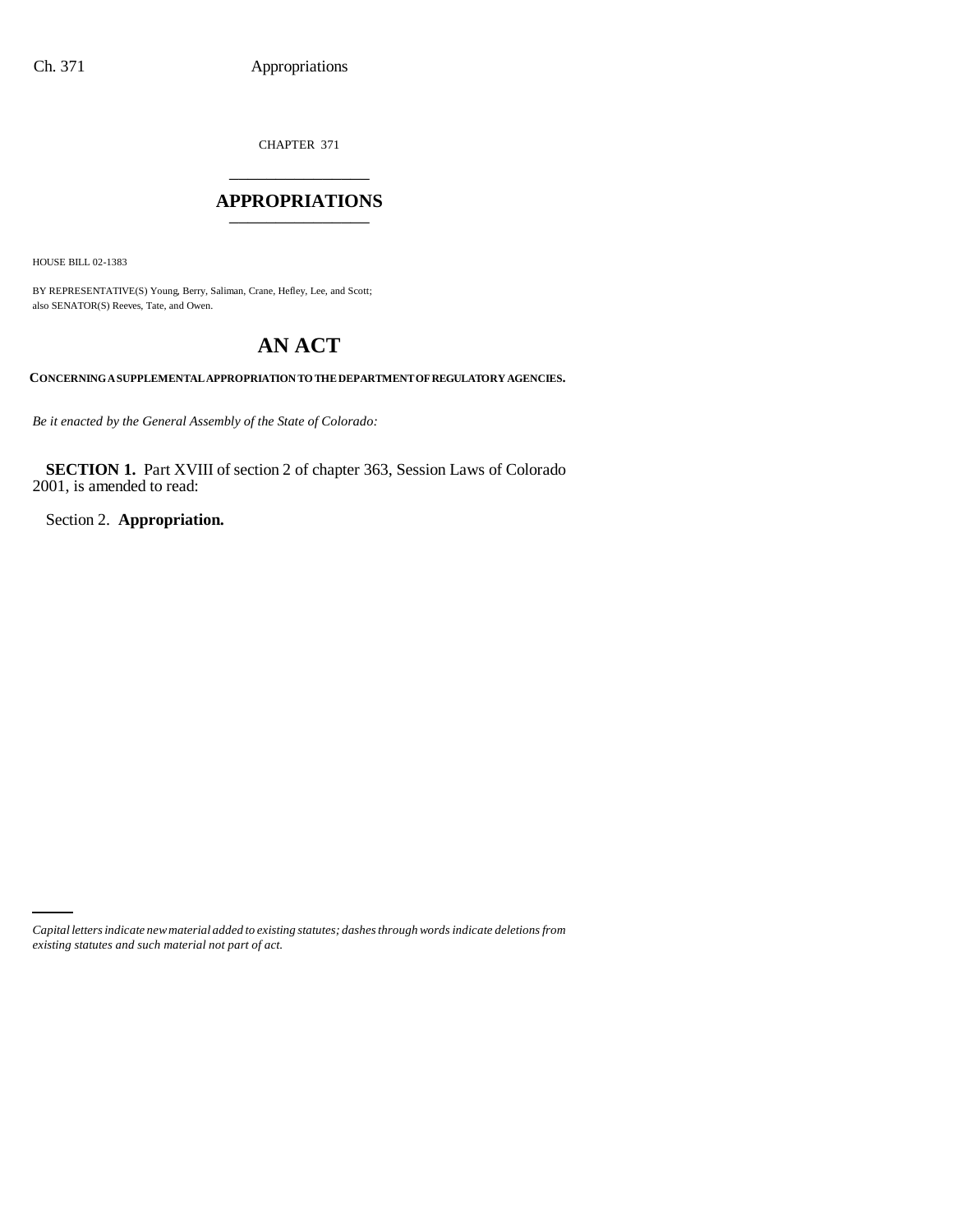|                                                             |                                      |              |                               |                                                | APPROPRIATION FROM          |                                       |                                |
|-------------------------------------------------------------|--------------------------------------|--------------|-------------------------------|------------------------------------------------|-----------------------------|---------------------------------------|--------------------------------|
|                                                             | <b>ITEM &amp;</b><br><b>SUBTOTAL</b> | <b>TOTAL</b> | <b>GENERAL</b><br><b>FUND</b> | <b>GENERAL</b><br><b>FUND</b><br><b>EXEMPT</b> | <b>CASH</b><br><b>FUNDS</b> | CASH<br><b>FUNDS</b><br><b>EXEMPT</b> | <b>FEDERAL</b><br><b>FUNDS</b> |
|                                                             | \$                                   | \$           | \$                            | \$                                             | \$                          | \$                                    | \$                             |
|                                                             |                                      |              |                               | <b>PART XVIII</b>                              |                             |                                       |                                |
|                                                             |                                      |              |                               | DEPARTMENT OF REGULATORY AGENCIES              |                             |                                       |                                |
| (1) EXECUTIVE DIRECTOR'S OFFICE AND ADMINISTRATIVE SERVICES |                                      |              |                               |                                                |                             |                                       |                                |
| (A) Director's Office                                       |                                      |              |                               |                                                |                             |                                       |                                |
| <b>Personal Services</b>                                    | 2,930,339                            |              | 2,600                         |                                                |                             | $2,927,739(T)^a$                      |                                |
|                                                             |                                      |              |                               |                                                |                             | $(46.0$ FTE)                          |                                |
| Health, Life, and Dental                                    | 1,016,374                            |              | 48,730                        |                                                | 829,946 <sup>b</sup>        | $137,698(T)^a$                        |                                |
| Short-term Disability                                       | 16,959                               |              | 847                           |                                                | $14,518^b$                  | $1,594(T)^{a}$                        |                                |
| <b>Salary Survey</b>                                        | 1,358,805                            |              | 75,567                        |                                                | $1,064,050^{\rm b}$         | $219,188$ (T) <sup>a</sup>            |                                |
|                                                             |                                      |              | 52,131                        |                                                |                             | $242,624(T)^a$                        |                                |
| Anniversary Increases                                       | 300,269                              |              | 7,993                         |                                                | 248,815 <sup>b</sup>        | $43,461(T)^a$                         |                                |
| Workers' Compensation                                       | H <sub>7,596</sub>                   |              | 5,255                         |                                                | $98,475$ <sup>b</sup>       | $12,219(T)^{a}$                       | 1,647                          |
|                                                             | 111,930                              |              | 5,002                         |                                                | $93,730^b$                  | $11,630(T)^{a}$                       | 1,568                          |
| <b>Operating Expenses</b>                                   | 222,942                              |              | 3,883                         |                                                | $105,064^b$                 | $113,995(f)^{a}$                      |                                |
|                                                             | 230,415                              |              |                               |                                                |                             | $121,468(T)^{a}$                      |                                |
| Legal Services for $82,077$                                 |                                      |              |                               |                                                |                             |                                       |                                |
| 81,735 hours                                                | 4,795,759                            |              | 83.802                        |                                                | $4,502,999$ <sup>b</sup>    | $98,819(T)^a$                         | 110,139                        |
|                                                             | 4,775,772                            |              | 63,815                        |                                                |                             |                                       |                                |
| Administrative Law Judge                                    |                                      |              |                               |                                                |                             |                                       |                                |
| Services for 4,075 2,271                                    |                                      |              |                               |                                                |                             |                                       |                                |
| hours                                                       | 270,345                              |              | 12.166                        |                                                | $175.724$ <sup>b</sup>      | $82.455(f)$ <sup>*</sup>              |                                |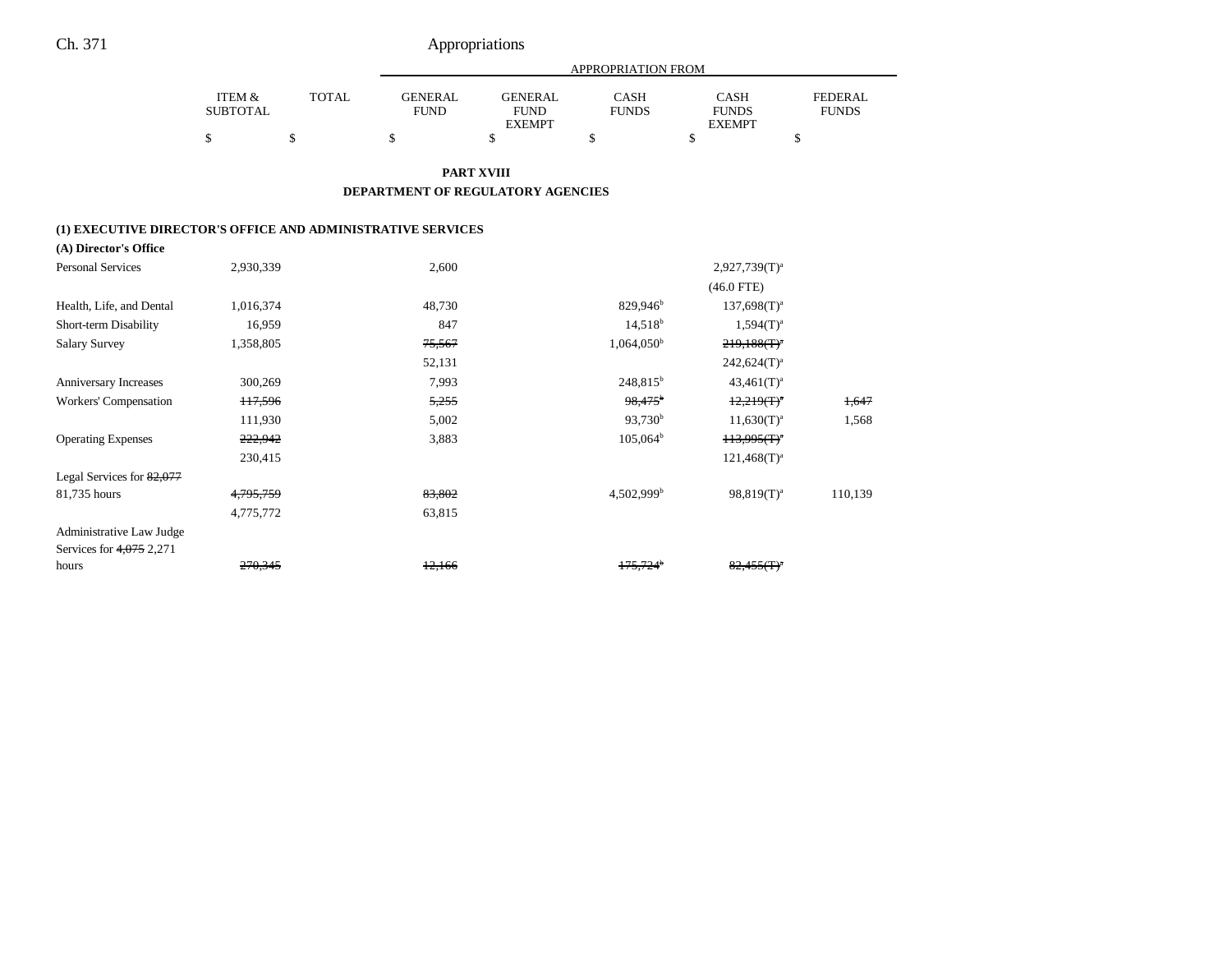|                                      | 241,015    | 4,000   | $161,332^b$              | $75,683(T)^{a}$  |        |
|--------------------------------------|------------|---------|--------------------------|------------------|--------|
| Purchase of Services from            |            |         |                          |                  |        |
| Computer Center                      | 86,055     | 1,090   | 54,344 <sup>b</sup>      | $30,621(T)^4$    |        |
|                                      | 67,591     |         |                          | $12,157(T)^{a}$  |        |
| Payment to Risk                      |            |         |                          |                  |        |
| Management and Property              |            |         |                          |                  |        |
| Funds                                | 90,512     | 4,494   | $71,874$ <sup>b</sup>    | $12,363(T)^4$    | 1,781  |
|                                      | 36,852     | 1,830   | $29,263^b$               | $5,034(T)^a$     | 725    |
| Vehicle Lease Payments               | 321,124    |         | $311,218$ <sup>b</sup>   | $9,906(T)^a$     |        |
|                                      | 253,227    |         | $250,043^b$              | $3,184(T)^{a}$   |        |
| <b>Information Technology</b>        |            |         |                          |                  |        |
| <b>Asset Maintenance</b>             | 494,250    | 21,925  | $405,050^{\rm b}$        | $67,275(T)^a$    |        |
| <b>Leased Space</b>                  | 2,091,667  | 111,848 | $1,588,008$ <sup>b</sup> | $365,753(f)^4$   | 26,058 |
|                                      | 2,142,819  |         | $1,631,313^b$            | $373,598(T)^{a}$ | 26,060 |
| Capitol Complex Leased               |            |         |                          |                  |        |
| Space                                | 4,997      | 4,183   | $814^{b}$                |                  |        |
|                                      | 5,602      | 4,692   | 910 <sup>b</sup>         |                  |        |
| Hardware/Software                    |            |         |                          |                  |        |
| Maintenance                          | 405,650    | 800     | $166,600^{\rm b}$        | $238,250(T)^a$   |        |
| Colorado Uninsurable                 |            |         |                          |                  |        |
| Health Insurance Plan <sup>228</sup> | 8,844,923  |         |                          | 8,844,923°       |        |
|                                      | 23,368,566 |         |                          |                  |        |
|                                      | 23,232,792 |         |                          |                  |        |

<sup>a</sup> Of these amounts, it is estimated that \$4,231,407 \$4,230,285 shall be from indirect cost recoveries, \$32,500 shall be from transfers from other departments, \$48,268 shall be from the Department of Public Health and Environment, \$46,561 shall be from the Department of Health Care Policy and Financing, and \$2,600 shall be from other departments for sunset reviews.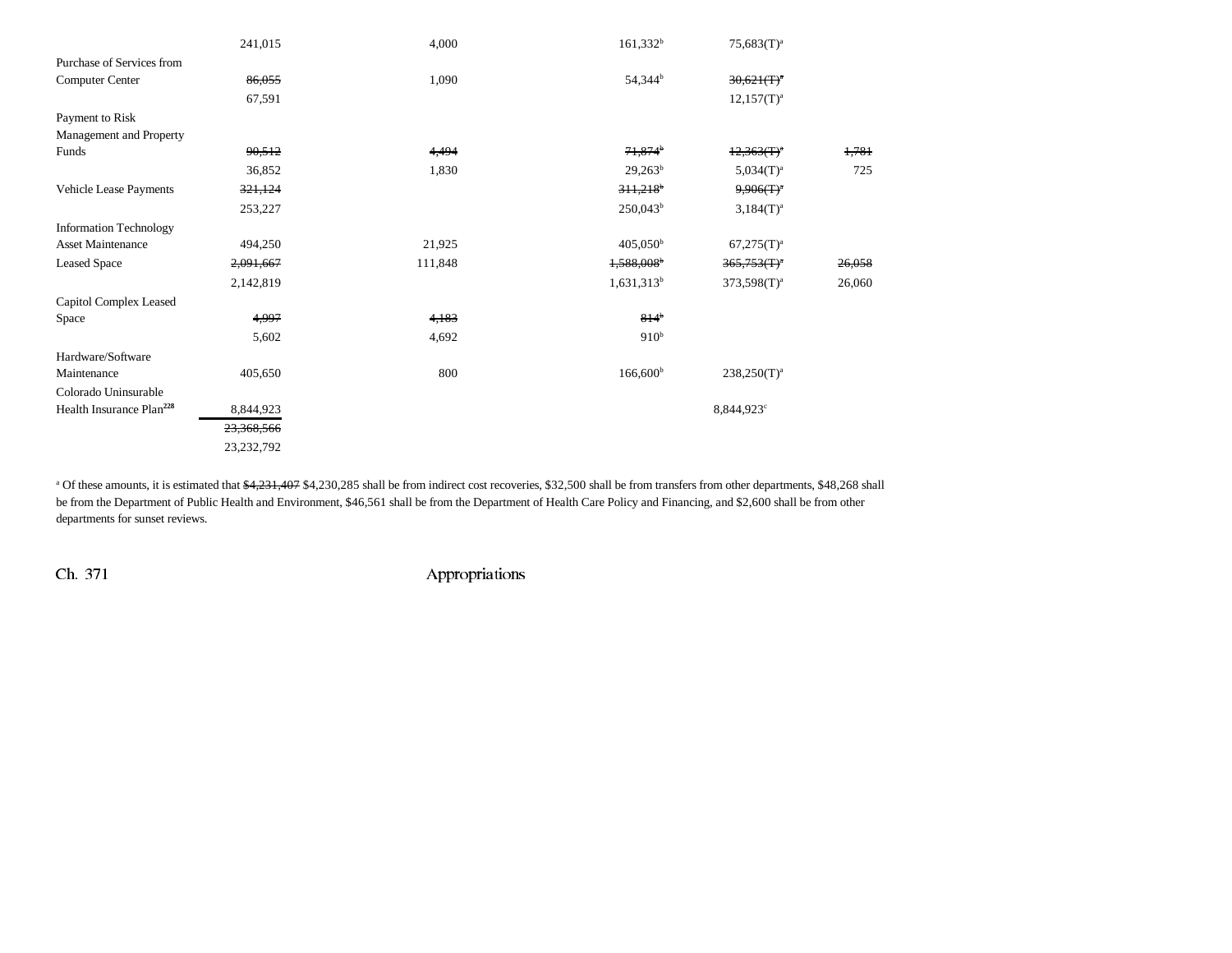| Ch. 371<br>Appropriations                                                                                                                                                                                                                                                                                                                                                                                                            |                           |              |                               |                                                |                             |                                              |                                |
|--------------------------------------------------------------------------------------------------------------------------------------------------------------------------------------------------------------------------------------------------------------------------------------------------------------------------------------------------------------------------------------------------------------------------------------|---------------------------|--------------|-------------------------------|------------------------------------------------|-----------------------------|----------------------------------------------|--------------------------------|
|                                                                                                                                                                                                                                                                                                                                                                                                                                      |                           |              | APPROPRIATION FROM            |                                                |                             |                                              |                                |
|                                                                                                                                                                                                                                                                                                                                                                                                                                      | ITEM &<br><b>SUBTOTAL</b> | <b>TOTAL</b> | <b>GENERAL</b><br><b>FUND</b> | <b>GENERAL</b><br><b>FUND</b><br><b>EXEMPT</b> | <b>CASH</b><br><b>FUNDS</b> | <b>CASH</b><br><b>FUNDS</b><br><b>EXEMPT</b> | <b>FEDERAL</b><br><b>FUNDS</b> |
|                                                                                                                                                                                                                                                                                                                                                                                                                                      | \$                        | \$           | \$                            | \$                                             | \$                          | \$                                           | \$                             |
| <sup>b</sup> These amounts shall be from various cash sources within the Department.<br>$\degree$ Of this amount, it is estimated that \$1,274,060 shall be from interest earned on the Unclaimed Property Trust Fund, \$1,393,283 shall be from interest earned on the<br>Colorado Uninsurable Health Insurance Plan Cash Fund, and \$6,177,580 shall be from reserves in the Colorado Uninsurable Health Insurance Plan Cash Fund. |                           |              |                               |                                                |                             |                                              |                                |
| (B) Office of Certification                                                                                                                                                                                                                                                                                                                                                                                                          |                           |              |                               |                                                |                             |                                              |                                |
| Program Costs                                                                                                                                                                                                                                                                                                                                                                                                                        | 263,318                   |              |                               |                                                | $45,097$ <sup>a</sup>       | $218,221(T)^{b}$                             |                                |
|                                                                                                                                                                                                                                                                                                                                                                                                                                      | $(4.0$ FTE)               |              |                               |                                                |                             |                                              |                                |
| <sup>a</sup> This amount shall be from various grants from local governmental entities.                                                                                                                                                                                                                                                                                                                                              |                           |              |                               |                                                |                             |                                              |                                |
| <sup>b</sup> This amount shall be from federal funds transferred from the Department of Transportation.                                                                                                                                                                                                                                                                                                                              |                           |              |                               |                                                |                             |                                              |                                |
| (C) Office of Boxing                                                                                                                                                                                                                                                                                                                                                                                                                 |                           |              |                               |                                                |                             |                                              |                                |
| Program Costs                                                                                                                                                                                                                                                                                                                                                                                                                        | 77,618                    |              |                               |                                                |                             |                                              |                                |
|                                                                                                                                                                                                                                                                                                                                                                                                                                      | $(1.0$ FTE)               |              |                               |                                                |                             |                                              |                                |
| <b>Indirect Cost Assessment</b>                                                                                                                                                                                                                                                                                                                                                                                                      | 9,148                     |              |                               |                                                |                             |                                              |                                |
|                                                                                                                                                                                                                                                                                                                                                                                                                                      | 86,766                    |              |                               |                                                | $86,766^{\circ}$            |                                              |                                |
|                                                                                                                                                                                                                                                                                                                                                                                                                                      |                           |              |                               |                                                |                             |                                              |                                |
| <sup>a</sup> This amount shall be from the Office of Boxing Cash Fund.                                                                                                                                                                                                                                                                                                                                                               |                           |              |                               |                                                |                             |                                              |                                |

23,718,650 23,582,876

**(2) DIVISION OF BANKING**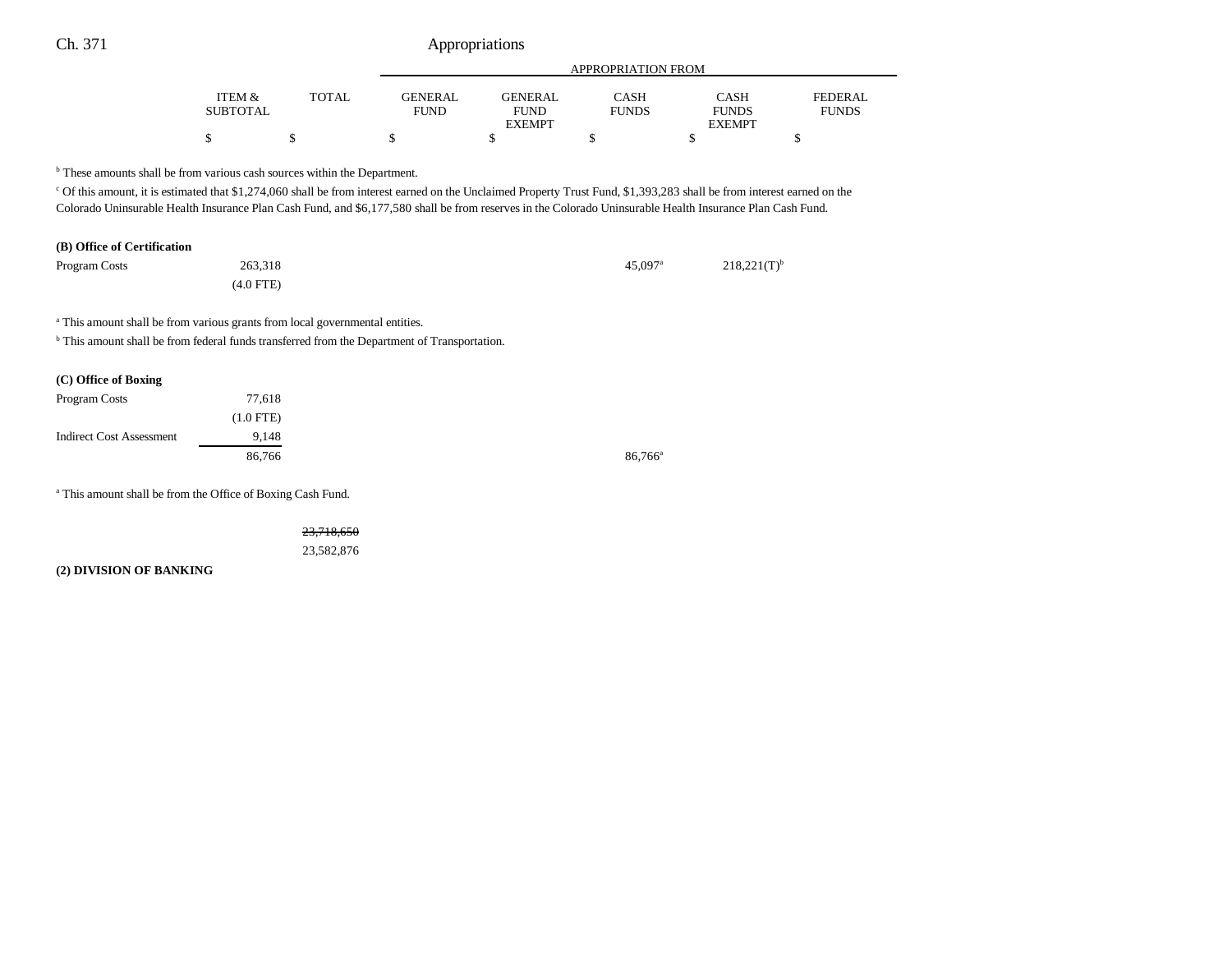| <b>Personal Services</b>                                                  | 2,396,700       |                                                                                           |                        |                  |             |
|---------------------------------------------------------------------------|-----------------|-------------------------------------------------------------------------------------------|------------------------|------------------|-------------|
|                                                                           | $(38.5$ FTE $)$ |                                                                                           |                        |                  |             |
| <b>Operating Expenses</b>                                                 | 221,864         |                                                                                           |                        |                  |             |
|                                                                           | 253,810         |                                                                                           |                        |                  |             |
| <b>Board Meeting Costs</b>                                                | 13,769          |                                                                                           |                        |                  |             |
| <b>Indirect Cost Assessment</b>                                           | 352,189         |                                                                                           |                        |                  |             |
|                                                                           |                 | 2,984,522                                                                                 | 2,984,522 <sup>a</sup> |                  |             |
|                                                                           |                 | 3,016,468                                                                                 |                        | $31,946^b$       |             |
| <sup>a</sup> This amount shall be from the Division of Banking Cash Fund. |                 |                                                                                           |                        |                  |             |
|                                                                           |                 | <sup>b</sup> THIS AMOUNT SHALL BE FROM THE RESERVES OF THE DIVISION OF BANKING CASH FUND. |                        |                  |             |
| (3) CIVIL RIGHTS DIVISION                                                 |                 |                                                                                           |                        |                  |             |
| <b>Personal Services</b>                                                  | 1,905,881       | 1,305,052                                                                                 |                        | $187,052(T)^{a}$ | 413,777     |
|                                                                           |                 | $(24.0$ FTE)                                                                              |                        | $(2.5$ FTE $)$   | $(8.5$ FTE) |
| <b>Operating Expenses</b>                                                 | 142,677         | 58,277                                                                                    |                        |                  | 84,400      |
| Hearings Pursuant to                                                      |                 |                                                                                           |                        |                  |             |
| Complaint                                                                 | 6,000           | 5,000                                                                                     |                        |                  | 1,000       |
| <b>Commission Meeting Costs</b>                                           | 23,000          | 5,174                                                                                     |                        |                  | 17,826      |
| <b>Indirect Cost Assessment</b>                                           | 47,553          |                                                                                           |                        |                  | 47,553      |
|                                                                           |                 | 2,125,111                                                                                 |                        |                  |             |

<sup>a</sup> This amount shall be from indirect cost recoveries.

| (4) OFFICE OF CONSUMER COUNSEL <sup>229</sup> |                    |  |  |  |
|-----------------------------------------------|--------------------|--|--|--|
| <b>Program Costs</b>                          | <del>710.996</del> |  |  |  |
|                                               | 711.271            |  |  |  |
|                                               | $(7.0$ FTE)        |  |  |  |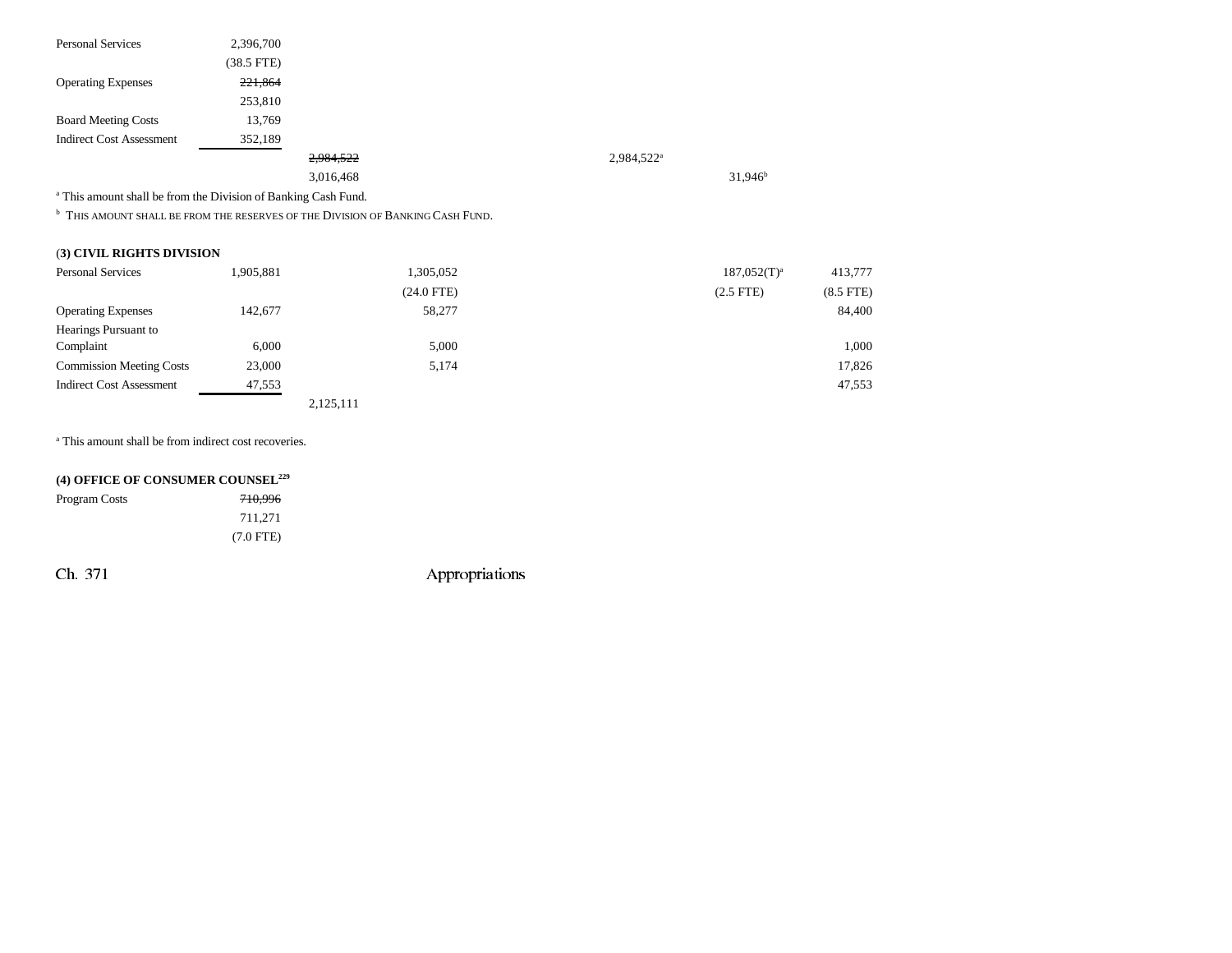|                           |                    | APPROPRIATION FROM            |                                                |                             |                                              |                                |
|---------------------------|--------------------|-------------------------------|------------------------------------------------|-----------------------------|----------------------------------------------|--------------------------------|
| ITEM &<br><b>SUBTOTAL</b> | <b>TOTAL</b>       | <b>GENERAL</b><br><b>FUND</b> | <b>GENERAL</b><br><b>FUND</b><br><b>EXEMPT</b> | <b>CASH</b><br><b>FUNDS</b> | <b>CASH</b><br><b>FUNDS</b><br><b>EXEMPT</b> | <b>FEDERAL</b><br><b>FUNDS</b> |
| ¢<br>D                    | \$                 | \$                            | \$                                             | \$                          | \$                                           | œ<br>э                         |
|                           |                    |                               |                                                |                             |                                              |                                |
|                           | <del>784,178</del> |                               |                                                | $784,178$ <sup>a</sup>      |                                              |                                |
|                           | 784,453            |                               |                                                | 784,453 <sup>a</sup>        |                                              |                                |
|                           |                    | 73,182                        |                                                | Appropriations              |                                              |                                |

a This amount shall be from the Public Utilities Commission Fixed Utilities Fund.

| (5) DIVISION OF FINANCIAL SERVICES |            |         |                      |
|------------------------------------|------------|---------|----------------------|
| <b>Personal Services</b>           | 742,082    |         |                      |
|                                    | (11.0 FTE) |         |                      |
| <b>Operating Expenses</b>          | 75,891     |         |                      |
| <b>Indirect Cost Assessment</b>    | 100,625    |         |                      |
|                                    |            | 918.598 | 918.598 <sup>a</sup> |

a This amount shall be from the Division of Financial Services Cash Fund.

### **(6) DIVISION OF INSURANCE**

| <b>Personal Services</b>  | <del>5.222.067</del> |
|---------------------------|----------------------|
|                           | 5,192,436            |
|                           | $(88.1$ FTE $)$      |
| <b>Operating Expenses</b> | 429.705              |
|                           | 427.705              |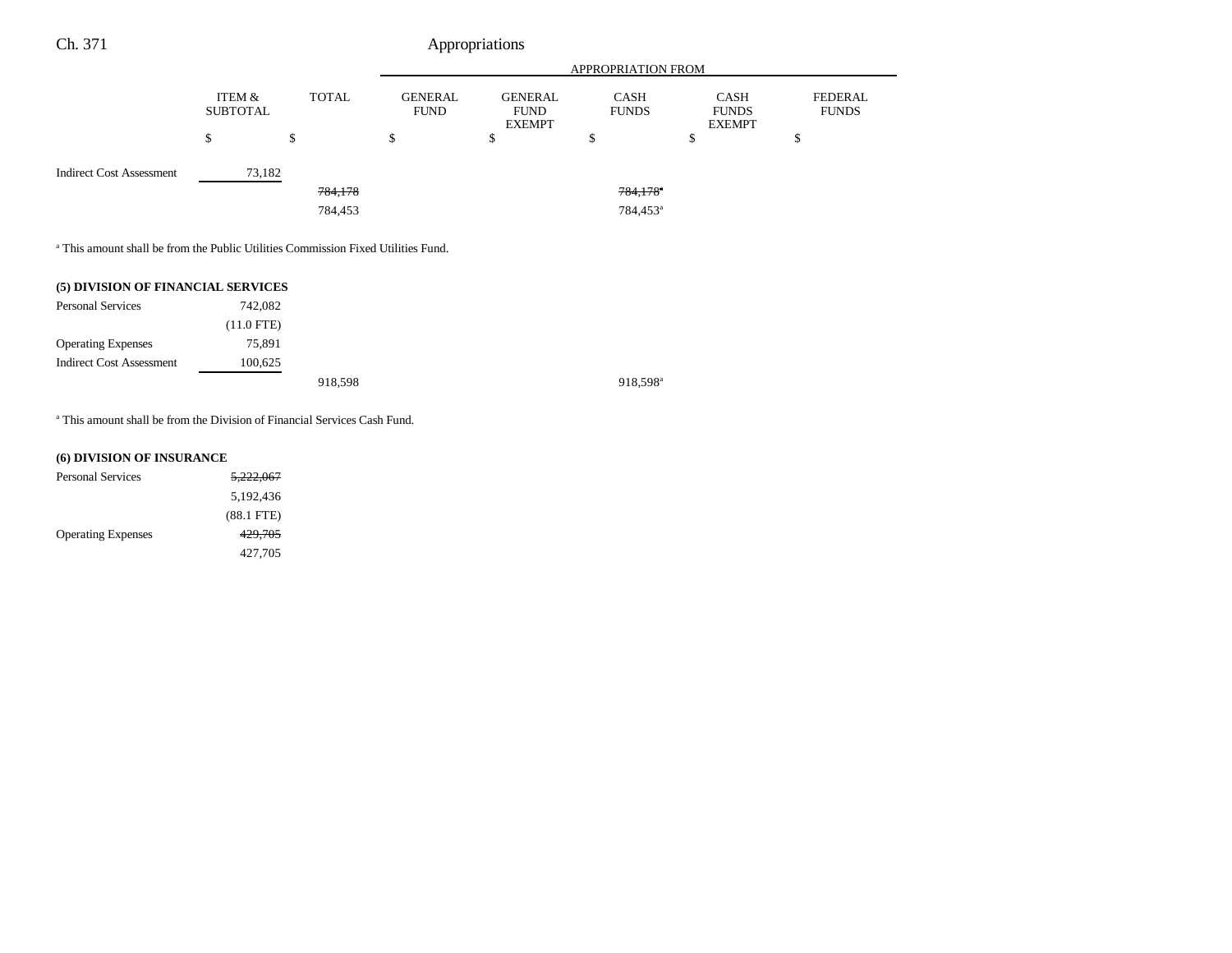| Senior Health Counseling           |                |           |                          |                  |         |
|------------------------------------|----------------|-----------|--------------------------|------------------|---------|
| Program                            | 176,222        |           |                          |                  |         |
|                                    | $(2.0$ FTE $)$ |           |                          |                  |         |
| Workers' Compensation              |                |           |                          |                  |         |
| Studies                            | 67,725         |           |                          |                  |         |
| PIP Exam Program                   | 100,000        |           |                          |                  |         |
| <b>Insurance Fraud Prosecution</b> | 258,873        |           |                          |                  |         |
| <b>Indirect Cost Assessment</b>    | 821,911        |           |                          |                  |         |
|                                    |                | 7,076,503 | $6,812,063$ <sup>a</sup> | $72,225^{\rm b}$ | 192,215 |
|                                    |                | 7,044,872 | $6,780,432$ <sup>a</sup> |                  |         |

a Of this amount, \$6,712,063 \$6,680,432 shall be from the Division of Insurance Cash Fund and \$100,000 shall be from reimbursements from insurance companies for travel expenses. Reimbursement moneys are shown for purposes of complying with the limitation on state fiscal year spending imposed by Article X, Section 20 of the State Constitution and are appropriated under Section 10-1-204 (9), C.R.S.

<sup>b</sup> Of this amount, \$67,725 shall be from reserves in the Workers' Compensation Cash Fund and \$4,500 shall be from the Motorist Insurance Identification Account in the Highway Users Tax Fund.

#### **(7) PUBLIC UTILITIES COMMISSION**

| <b>Personal Services</b>         | 6.253.646    |
|----------------------------------|--------------|
|                                  | $(90.7$ FTE) |
| <b>Operating Expenses</b>        | 357,936      |
|                                  | 360,689      |
| <b>Expert Testimony</b>          | 25,000       |
| <b>Indirect Cost Assessment</b>  | 838.850      |
| <b>Highway Crossing Payments</b> | 279,293      |
| Disabled Telephone Users         |              |
| <b>Fund Payments</b>             | 3,600,000    |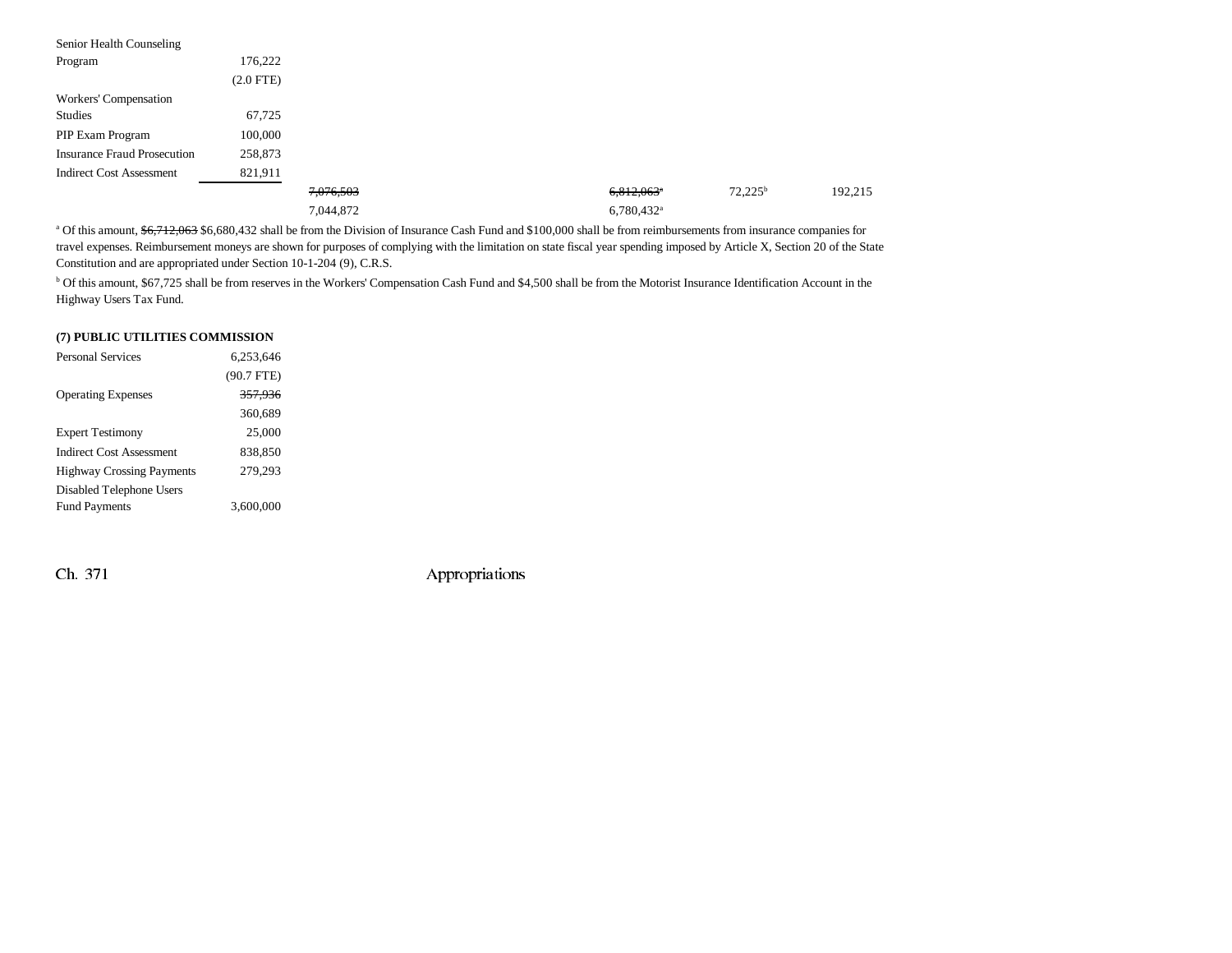|                                                                                                                                         |                              |                          |                               | <b>APPROPRIATION FROM</b>                      |                                                      |                                              |                                |  |
|-----------------------------------------------------------------------------------------------------------------------------------------|------------------------------|--------------------------|-------------------------------|------------------------------------------------|------------------------------------------------------|----------------------------------------------|--------------------------------|--|
|                                                                                                                                         | ITEM &<br><b>SUBTOTAL</b>    | <b>TOTAL</b>             | <b>GENERAL</b><br><b>FUND</b> | <b>GENERAL</b><br><b>FUND</b><br><b>EXEMPT</b> | <b>CASH</b><br><b>FUNDS</b>                          | <b>CASH</b><br><b>FUNDS</b><br><b>EXEMPT</b> | <b>FEDERAL</b><br><b>FUNDS</b> |  |
|                                                                                                                                         | \$                           | \$                       | \$                            | \$                                             | \$                                                   | \$                                           | \$                             |  |
| <b>Transfer to Reading Services</b><br>for the Blind Cash Fund<br>Low Income Telephone<br>Assistance<br><b>High Cost Administration</b> | 93,800<br>163,389<br>127,019 |                          |                               |                                                |                                                      |                                              |                                |  |
|                                                                                                                                         | $(1.0$ FTE)                  |                          |                               |                                                |                                                      |                                              |                                |  |
|                                                                                                                                         |                              | 11,738,933<br>11,741,686 | 240,000                       |                                                | $11,126,874$ <sup>*</sup><br>11,129,627 <sup>a</sup> | $372,059^{\rm b}$                            |                                |  |
|                                                                                                                                         |                              |                          |                               |                                                |                                                      |                                              |                                |  |

<sup>a</sup> Of this amount, it is estimated that \$5,856,611 \$5,858,786 shall be from the Public Utilities Commission Fixed Utilities Fund, \$1,556,821 \$1,557,399 shall be from the Public Utilities Commission Motor Carrier Fund, \$3,605,000 shall be from the Disabled Telephone Users Cash Fund, \$39,293 shall be from interest earned on the Highway Crossing Protection Fund, \$48,897 shall be from the Low-Income Telephone Assistance Fund, and \$20,252 shall be from interest earned on the Colorado High Cost Fund. Of this amount, \$3,605,000 is shown for purposes of complying with the limitation on state fiscal year spending imposed by Article X, Section 20 of the State Constitution. Such moneys are included for informational purposes as they are continuously appropriated by Section 40-17-104, C.R.S.

b Of this amount, \$150,800 shall be from reserves in the Disabled Telephone Users Cash Fund, \$114,492 shall be from reserves in the Low-Income Telephone Assistance Fund, and \$106,767 shall be from reserves in the Colorado High Cost Administration Fund.

#### **(8) DIVISION OF REAL ESTATE** Personal Services 2,200,317

| 2.200.317    |
|--------------|
| $(37.0$ FTE) |
| 193,078      |
| 196.657      |
| 21.925       |
|              |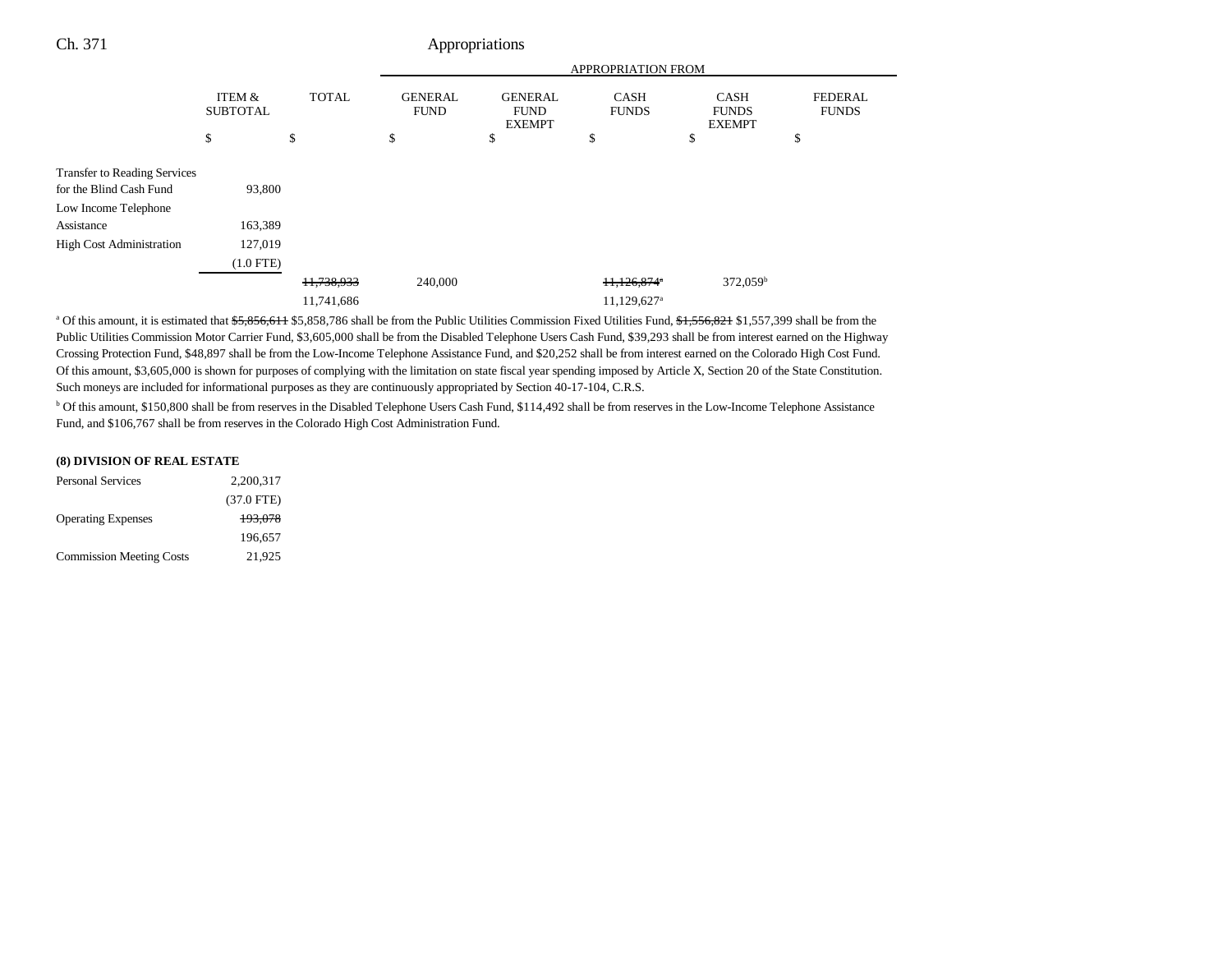| Hearings Pursuant to                         |               |            |                                                                                                                                                                     |                           |                             |
|----------------------------------------------|---------------|------------|---------------------------------------------------------------------------------------------------------------------------------------------------------------------|---------------------------|-----------------------------|
| Complaint                                    | 4,427         |            |                                                                                                                                                                     |                           |                             |
| Name Checks                                  | 11,000        |            |                                                                                                                                                                     |                           |                             |
| <b>Indirect Cost Assessment</b>              | 338,467       |            |                                                                                                                                                                     |                           |                             |
| Payments from the Real                       |               |            |                                                                                                                                                                     |                           |                             |
| <b>Estate Recovery Fund</b>                  | 100,000       |            |                                                                                                                                                                     |                           |                             |
|                                              |               | 2.869.214  |                                                                                                                                                                     | 2.869.214 <sup>°</sup>    |                             |
|                                              |               | 2,872,793  |                                                                                                                                                                     | 2,872,793 <sup>a</sup>    |                             |
|                                              |               |            | <sup>a</sup> Of this amount, \$2,769,214 \$2,772,793 shall be from the Division of Real Estate Cash Fund and \$100,000 shall be from the Real Estate Recovery Fund. |                           |                             |
|                                              |               |            |                                                                                                                                                                     |                           |                             |
| (9) DIVISION OF REGISTRATIONS <sup>230</sup> |               |            |                                                                                                                                                                     |                           |                             |
| <b>Personal Services</b>                     | 8,330,787     |            |                                                                                                                                                                     |                           |                             |
|                                              | $(151.4$ FTE) |            |                                                                                                                                                                     |                           |                             |
| <b>Operating Expenses</b>                    | 1,319,317     |            |                                                                                                                                                                     |                           |                             |
|                                              | 1,319,867     |            |                                                                                                                                                                     |                           |                             |
| <b>Centralized Licensing</b>                 |               |            |                                                                                                                                                                     |                           |                             |
| System - Annual License                      | 175,000       |            |                                                                                                                                                                     |                           |                             |
| Hearings Pursuant to                         |               |            |                                                                                                                                                                     |                           |                             |
| Complaint                                    | 304,075       |            |                                                                                                                                                                     |                           |                             |
| Payments to Department of                    |               |            |                                                                                                                                                                     |                           |                             |
| Health Care Policy and                       |               |            |                                                                                                                                                                     |                           |                             |
| Financing                                    | 12,844        |            |                                                                                                                                                                     |                           |                             |
| <b>Indirect Cost Assessment</b>              | 3,565,389     |            |                                                                                                                                                                     |                           |                             |
|                                              |               | 13,707,412 |                                                                                                                                                                     | $+1,396,753$ <sup>*</sup> | $2,310,659(T)$ <sup>b</sup> |
|                                              |               | 13,707,962 |                                                                                                                                                                     | 11,397,303 <sup>a</sup>   |                             |

a This amount shall be from the Division of Registrations Cash Fund.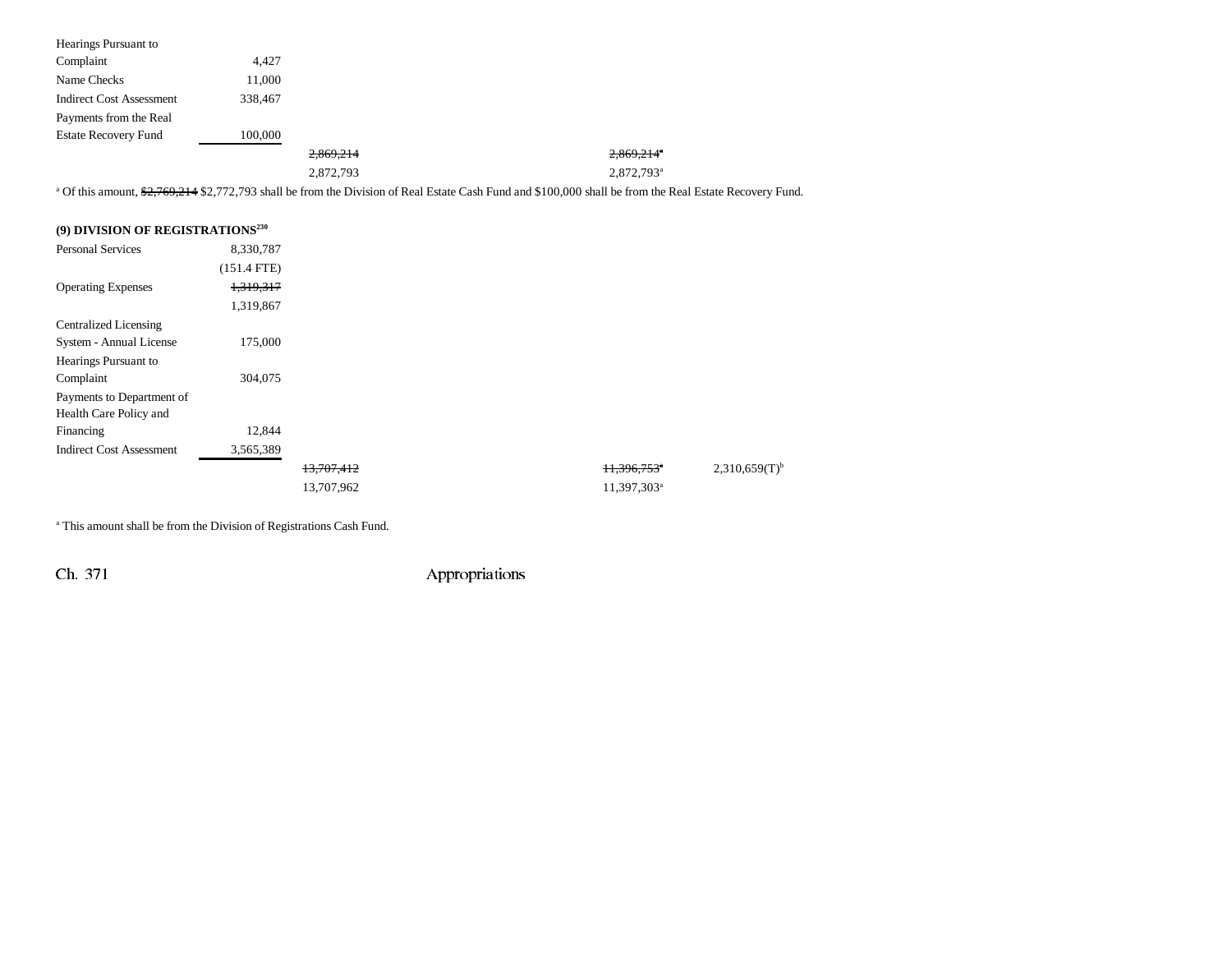|                 |              | APPROPRIATION FROM |                |              |               |              |
|-----------------|--------------|--------------------|----------------|--------------|---------------|--------------|
| ITEM &          | <b>TOTAL</b> | <b>GENERAL</b>     | <b>GENERAL</b> | <b>CASH</b>  | CASH          | FEDERAL      |
| <b>SUBTOTAL</b> |              | FUND               | <b>FUND</b>    | <b>FUNDS</b> | <b>FUNDS</b>  | <b>FUNDS</b> |
|                 |              |                    | <b>EXEMPT</b>  |              | <b>EXEMPT</b> |              |
| D               |              |                    |                |              |               |              |

b Of this amount, \$1,840,662 shall be from indirect cost recoveries, \$239,228 shall be from the Department of Public Health and Environment, and \$230,769 shall be from the Department of Health Care Policy and Financing.

### **(10) DIVISION OF SECURITIES**

| <b>Personal Services</b>        | 1,430,143    |           |                          |
|---------------------------------|--------------|-----------|--------------------------|
|                                 | $(20.0$ FTE) |           |                          |
| <b>Operating Expenses</b>       | 46,206       |           |                          |
|                                 | 49,785       |           |                          |
| Hearings Pursuant to            |              |           |                          |
| Complaint                       | 16,394       |           |                          |
| <b>Board Meeting Costs</b>      | 2,910        |           |                          |
| Securities Fraud Prosecution    | 354,117      |           |                          |
| <b>Indirect Cost Assessment</b> | 182,955      |           |                          |
|                                 |              | 2,032,725 | $2,032,725$ <sup>*</sup> |
|                                 |              | 2,036,304 | $2,036,304$ <sup>a</sup> |

a This amount shall be from the Division of Securities Cash Fund.

#### **TOTALS PART XVIII**

### **(REGULATORY**  $AGENCES)^{4,5}$

| $Q$ $Z$ $Q$ $Q$ $Q$ $Q$ $Q$ $Q$<br>507.733.040 | 010000<br>31.770.000 | \$48,694,289 | $016.766$ $1755$<br>310.300.475 | \$896,396 |
|------------------------------------------------|----------------------|--------------|---------------------------------|-----------|
| \$67,831,123                                   | \$1,944,689          | \$48,593,872 | $$16.397.299$ <sup>a</sup>      | \$895,263 |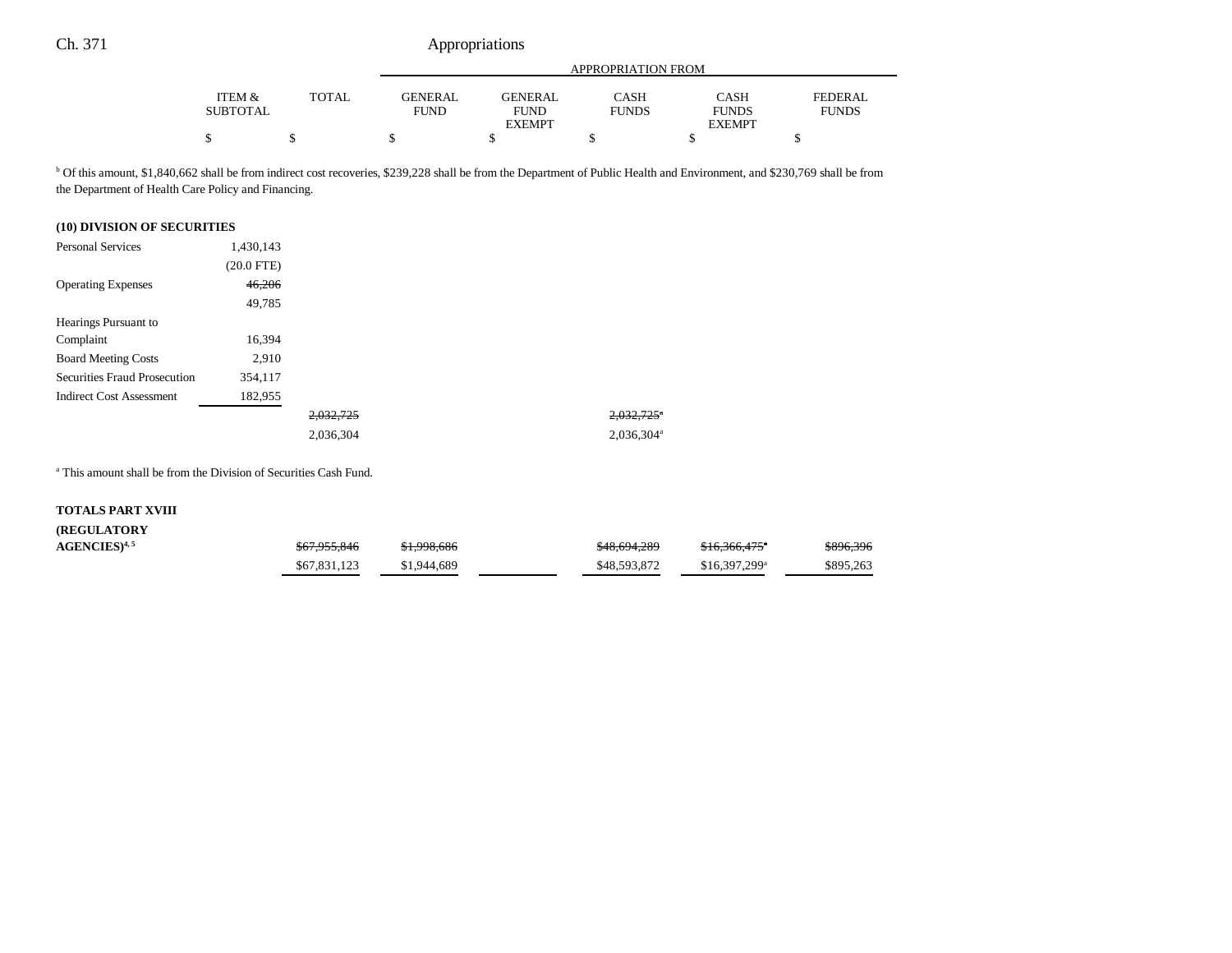<sup>a</sup> Of this amount,  $$7.077.268$  \$7,076,146 contains a (T) notation.

**FOOTNOTES** -- The following statements are referenced to the numbered footnotes throughout section 2.

- 4 (Governor lined through this provision. See L. 2001, p. 2345.)
- 5 All Departments, Totals -- The General Assembly requests that copies of all reports requested in other footnotes contained in this act be delivered to the Joint Budget Committee and the majority and minority leadership in each house of the General Assembly. Each principal department of the state shall produce its rules in an electronic format that is suitable for public access through electronic means. Such rules in such format shall be submitted to the Office of Legislative Legal Services for publishing on the Internet. It is the intent of the General Assembly that this be done within existing resources.
- 228 Department of Regulatory Agencies, Executive Director's Office and Administrative Services, Director's Office, Colorado Uninsurable Health Insurance Plan -- It is the intent of the General Assembly that the Colorado Uninsurable Health Insurance Plan (CUHIP) provide a report to the Joint Budget Committee on July 1, 2001, and on January 1, 2002 that updates enrollment, revenue, expenditure, and fund balance projections for the Plan. These projections should include anticipated enrollment numbers and fund balance for June 30, 2002, June 30, 2003, and June 30, 2004.
- 229 Department of Regulatory Agencies, Office of Consumer Counsel -- The Office is requested to report to the Joint Budget Committee by November 1, 2001, on the effects of the reallocation of resources in the Office. The report should include a comparison of the number of cases before the PUC in which the Office represented consumer interests, and the outcome of those cases, for the three most recent fiscal years.
- 230 Department of Regulatory Agencies, Division of Registrations -- It is the intent of the General Assembly that the Division of Registrations submit a report to the Joint Budget Committee by October 31, 2001, that summarizes how appropriations to the Dental and Nursing Boards have helped to reduce case backlog. In addition, this report should include information on the efficacy of the Early Neutral Intervention Program that was developed by the Nursing